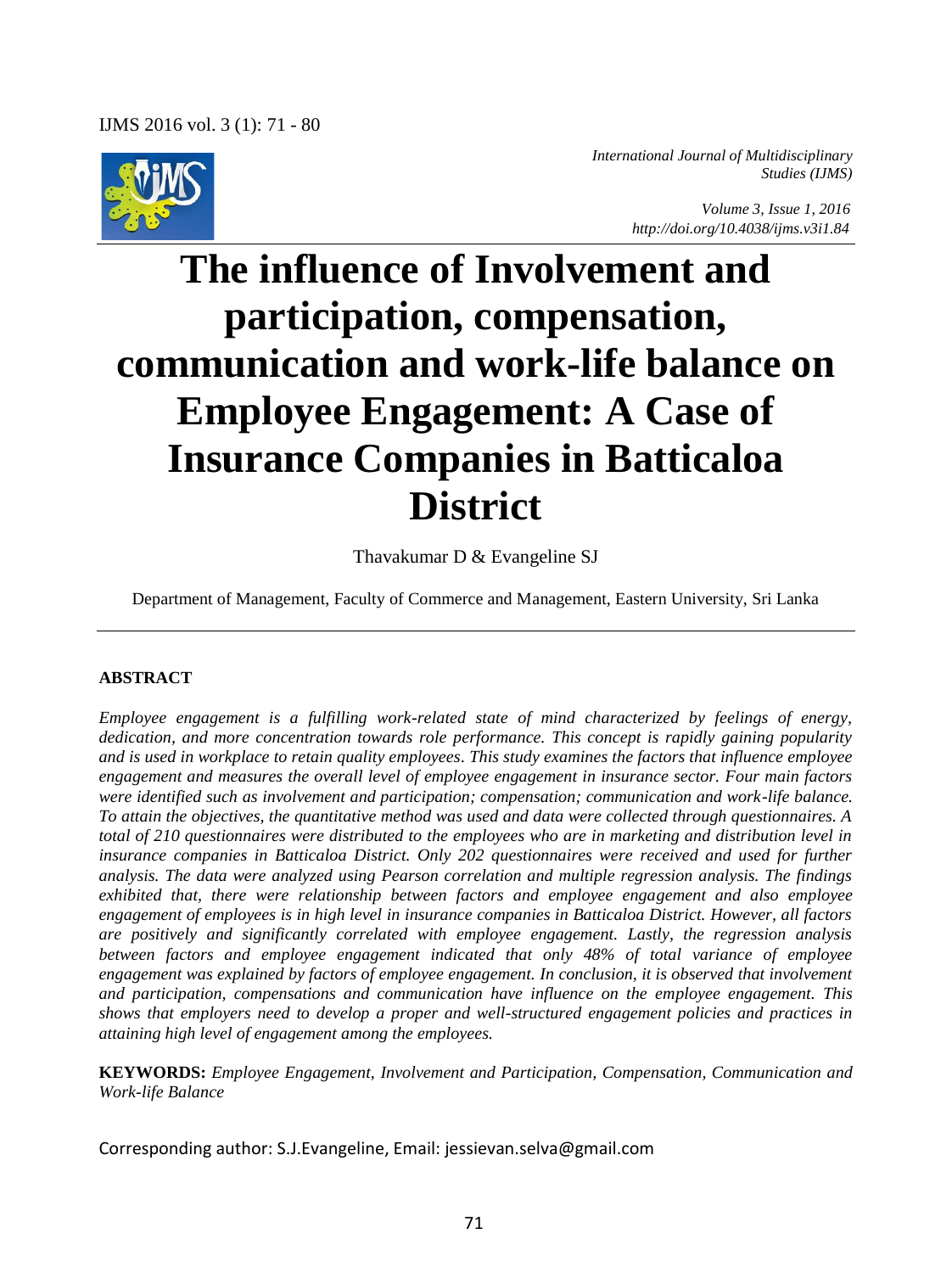### **1. INTRODUCTION**

The growing level of uncertainty in the business setting requires organizations to continuously adjust to changes and accommodate diverse needs of the workforce. The quality of yield and competitive advantage of a company depends upon the value of its people. Since the employees are effectively and positively engaged with their organization, it forms an emotional association with the company. This impacts their attitude towards company's clients, and thus expands customer satisfaction and service levels. Abassi & Hollman (2000) stated that the most organization understands today that a satisfied employee isn't definitely the best employee in terms of loyalty and output. It is only an engaged employee who is rationally and emotionally link with the organization, feels clearly about its goals and is committed towards its value.

The relation between the factors that influence the employee engagement has been studied constantly over the few decades. Each study has been confirmed by a lot of researchers on the linkage between employee and the performance of the organization it make total sense (P. Anbuoli. 2009; Robinson. D. 2004; Saks, A.M. 2006). According to Ackers, (2006) when the employees satisfied with their current jobs it will come up to be a happy and cheerful employees and willingness to contribute into that organization constantly and he organizations with that exultant employee have been seen to improve the working situation while increased the work productivity and quality. Therefore, to increase employee engagement levels and turn in results is increased company profitability. Employee engagement is the level employees are associated to the organization and how they are committed to driving company results.

Since the organizations are facing big challenges like emergence in information technology and communication (Bhatla, 2011), organizations need to compete with others in a dynamic environment. Every organization needs to achieve valuable features over others and employee engagement is the inevitable tool for it.

These days insurance sector being at competitive state and employee is very much important for longer sustainability. This study arises from the need to manage the human resources of the insurance companies more effectively. Having an engaged workforce with it is important because it helps these companies to obtain benefits of sustainability, productivity and efficiency.

#### **Problem Statement and Objective of the Study**

The main reason of conducting an employee engagement survey is to find out the factors that actually drive employees to accomplish their best. An organization will not function without the role from the employees as the employees could lead the organization to a better point in the vastly competitive market nowadays. Thus, it is reasonable to explain why employees are viewed as one of the significant assets to an organization (Daft and Marcic, 2011). Since employees are so vital to an organization, it is important to understand how the HRM practices can affect their job performance which is straightly linked to organization performance.

It is worth considering how employee engagement levels vary across occupations, industries and globally. The study of employee engagement at a global level is worthwhile given the increasing number of multi-national organizations and use of outsourcing (Ferguson, 2007). It is important to consider whether or not the same engagement techniques work for employees in countries with different economies and cultures.

According to Freeney & Fellenz (2013) and Menguc et al (2013), Asian countries replete with manpower, employee engagement needs special consideration and attention in relevant to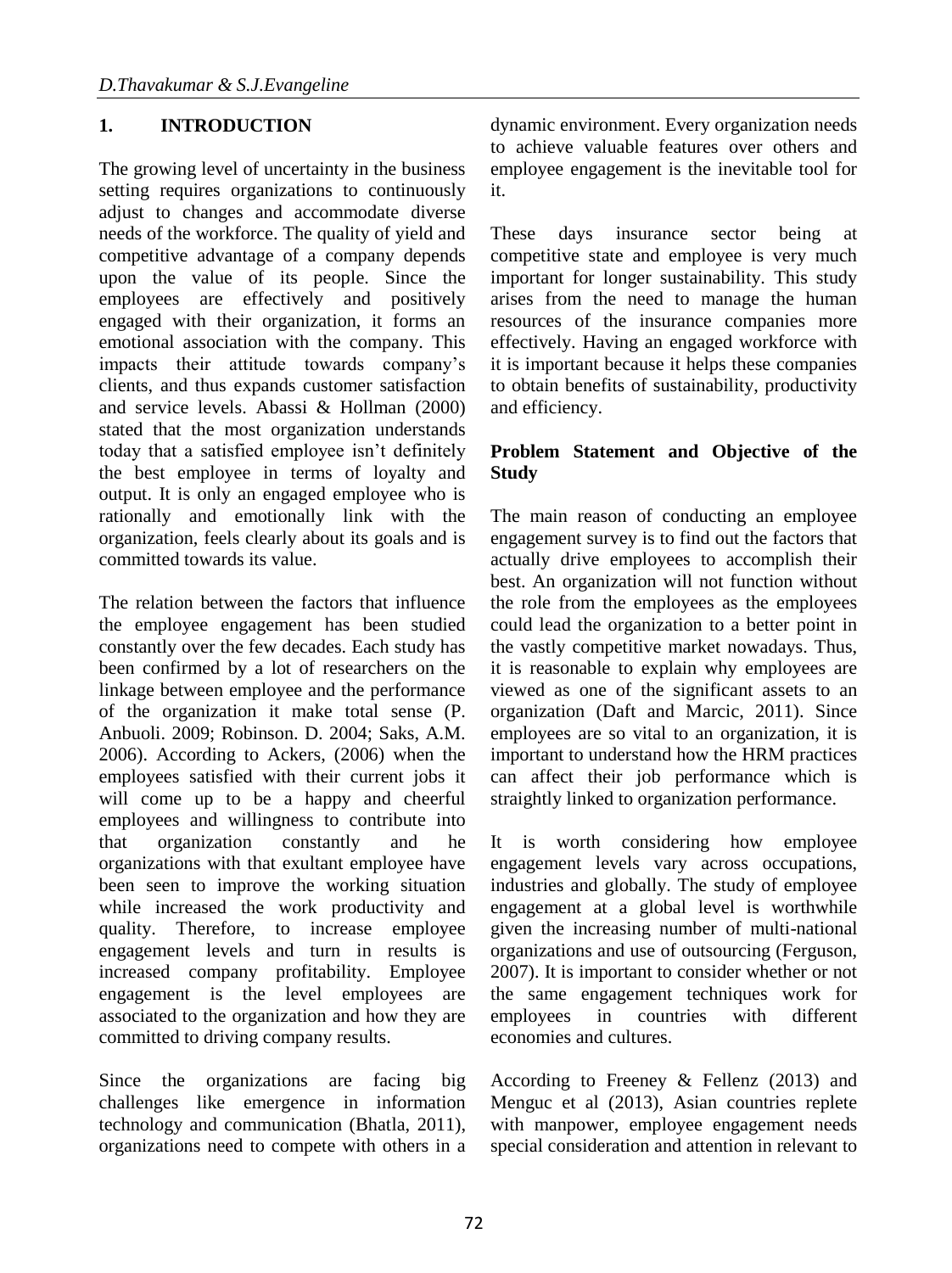gain job performance within the Organizations. And also, the growing concern for insurance and social security in Sri Lanka is overwhelming the demands for insurance products. Very limited research work has been done in Sri Lanka with respect to employee engagement. Particularly there is no study which has explored the impact of involvement and participation; compensation; communication and work-life balance on this scenario. Thus, there is a clear empirical gap exist with respect of the issue discussed with in the context insurance sector.

In this context, this research intends to address the research problem of "Whether there is a significant relationship between factors and employee engagement in Insurance Companies in Batticaloa District?

## **Research Questions**

- To what extent involvement and participation, compensation, communication and work-life balance are influencing the employee engagement in Insurance Companies in Batticaloa District?
- To what extent the employee engagement exist in Insurance Companies in Batticaloa District?
- What is the relationship between factors/dimension and employee engagement in Insurance Companies in Batticaloa District?

## **Research Objectives**

- To determine the extent to which the factors influencing the employee engagement in Insurance Companies in Batticaloa District.
- To examine the level of employee engagement of employees in Insurance Companies in Batticaloa District.

 To find out the relationship between factors/dimensions and employee engagement in Insurance Companies in Batticaloa District.

## **Conceptual Framework**

The figure 1 depicts the relationship between factors and employee engagement. This study was a cause and effect study. The assumed independent variables were identified as factors of engagement like involvement and participation, rewards and recognition, communication and work-life balance. The assumed dependent variable was identified as the employee engagement. A positive or negative relationship was assumed between the each independent variable and the dependent variable.



Figure 1. Influencing factors on Employee Engagement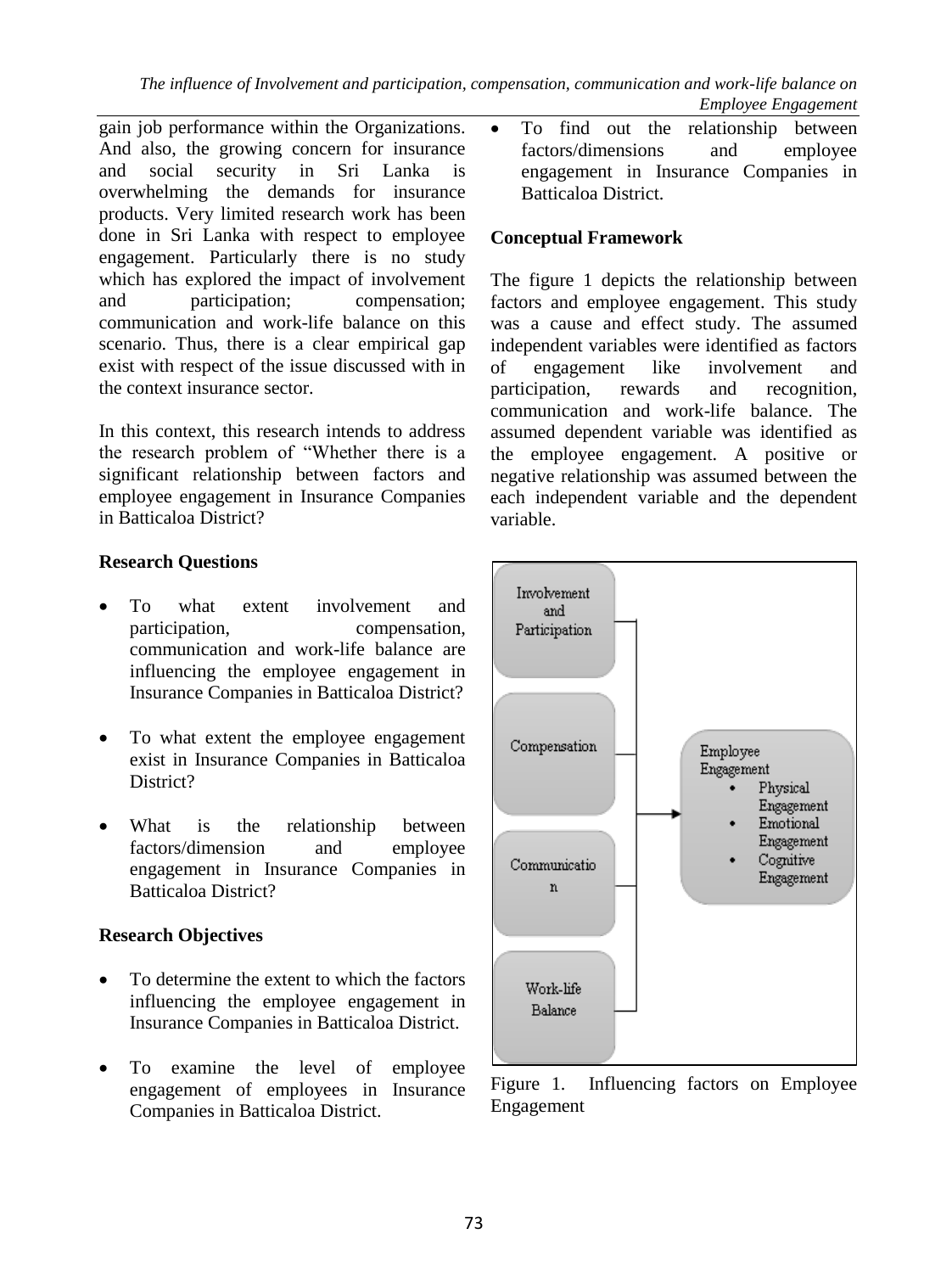## **Hypothesis**

- H1: Involvement and participation is positively and significantly related to employee engagement.
- H2: Compensation is positively and significantly related to employee engagement.
- H3: Communication is positively and significantly related to employee engagement.
- H4: Work-life Balance is positively and significantly related to employee engagement.

## **2. LITERATURE SURVEY**

#### **Involvement and Participation:**

Glen (2006) indicated that over the years employee participation has been affect the workplace both positively and negatively and it is widely believed that employee involvement also influence employee productivity, job satisfaction and employee commitment in the organisation. To give a chance for employee to take part in the organisation through sharing, decision making, contribute their ideas will help out the employees feel like they are part of the organisation to hold the responsibility of their daily job and will bring the positive attitude for the employee to feel more trusted and valued. To create trust and confidence to the employees, the organisation must be always kept employee informed about the business performance and company's plans.

Recent research such as Konrad (2006) suggests that high-involvement work practices can develop the positive beliefs and attitudes associated with employee engagement, and that these practices can generate the kinds of discretionary behaviours that lead to enhanced performance. In further according to Guthrie (2001) High involvement workplaces use "a system of management practices giving their employees' skills, information, motivation, and

latitude and resulting in a workforce that is a source of competitive advantage".

#### **Communication:**

Glen (2006) stated about communication that the two way communications between employees from top to down and from bottom to up should be consistent. Making sure that the organization has a proper two way communication helps everybody to understand about the company objectives, next steps and progress as well as the top management to know the ground of employees' needs.

Further, practicing the face to face communication at all levels of groups among every department is primarily significant. As a top management team in the organisation, they need to be noticeable to keep everyone in the organisation informed and shouldn't be neglected, especially when there are several department within the organisation. The survey Tomlinson (2010), also carried out and cites that communication is also part of the factor that influence the engagement in the organisation. Meanwhile, workforce required more communication to avoid ambiguous.

#### **Compensation:**

The study of Bhatnagar (2007) indicated that the Compensation is a method that an organisations use to make employees feel respected and valued. If employee aggressively participates in relevant programs, the organisation strives to be best practice and gets recognised for its efforts. Career development and planning, incentive and promotion are also need to be emphasised and to continue the growth opportunities among the talented employees while retain the good employees.

Recognition is vital to any viewpoints of employee engagement. Recognition may take the form of monetary or nonmonetary awards, or a simple acknowledgement of a job.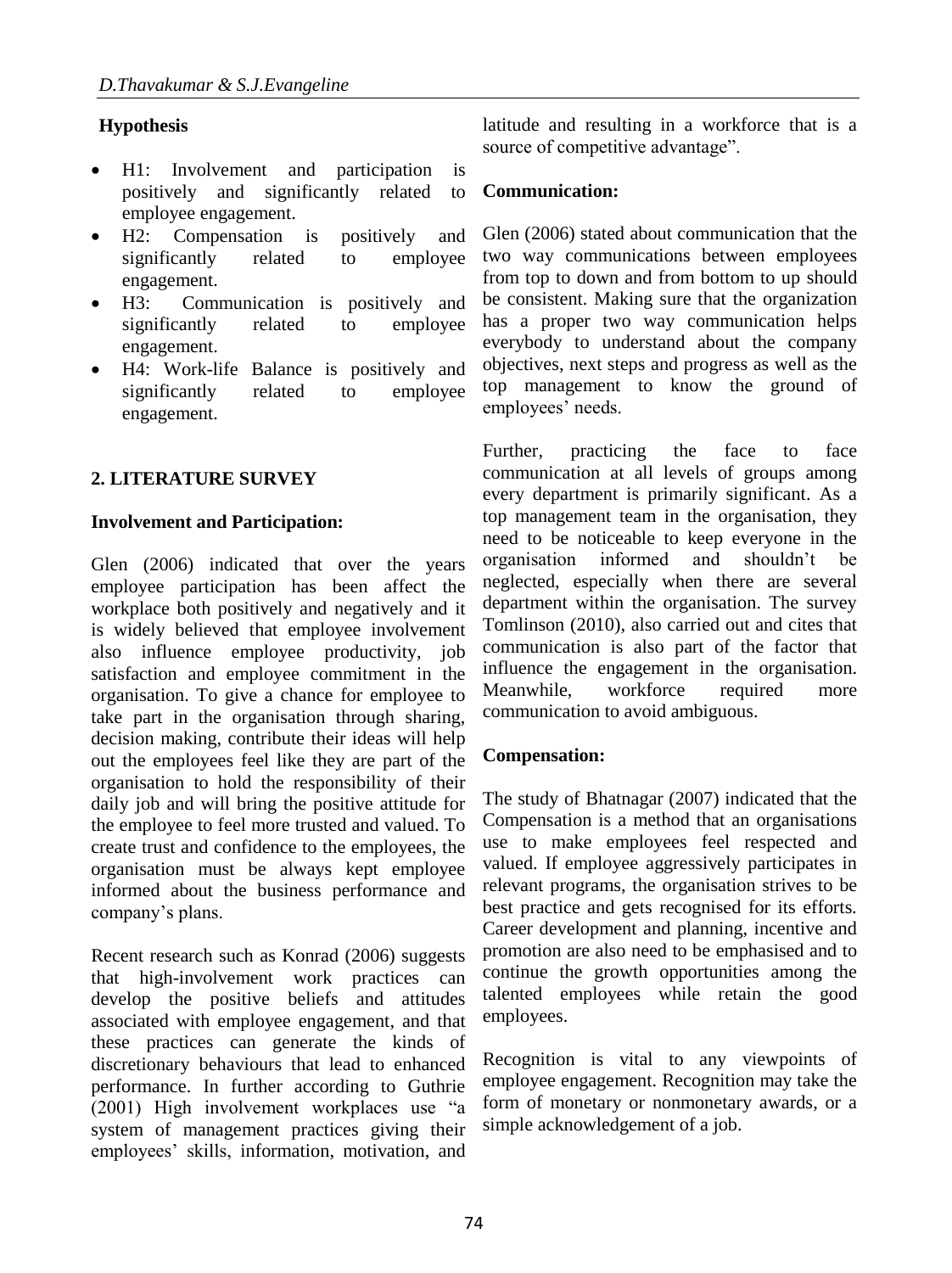## **Work-Life Balance:**

Work-life balance is an issue not just for individuals, but for employers, the market, the state and society as a whole. According to Derek R Avery (2010) and Cryer (2003), Workplace stresses has been increased significantly and not to be surprised most of the employees are come into sight of disappointed with these trends. To enable employees to engage, companies must actively balance the demands on employees with opportunities for appropriate recovery and renewal from period of stress (Lazar 2010). Therefore, it is important to balance work and life to get involved the employee with an organization.

#### **Employee Engagement:**

Baumruk (2004) defined that, it is an intellectual commitment attached to employees' jobs with the organisation while willingness to perform and learn from their workplace. As previously suggested by Kahn (1990), nowadays, companies trying to achieve by seeking any method to engage their employees while change the way they manage employees. The main purpose of the change is the encouragement of employee to achieve and to find great ways of working and go beyond the expected outcome of their specified roles.

According to Schaufelli & Bakker (2004), employee engagement occurs probably when the employees have great commitment to their employer and less intent to quit from their organisation. Eventually, individuals who are more engaged are most likely to be in high quality relationship and more trusting their organisation, and has the willingness to share the positive attitudes toward their company.

#### *•Physical engagement*

Physical engagement refers to "high levels of energy, full effort and more intensity while working, the willingness to invest efforts in one's work, and persistence even in the face of difficulties" (Rich, 2010).

#### *•Emotional engagement*

Emotional engagement involves "a sense of significance, enthusiasm, inspiration, pride, and challenge" and thus is the opposite dimension of cynicism (Rich, 2010).

#### *•Cognitive engagement*

Cognitive engagement refers to "being fully concentrated and deeply engrossed in one's work, whereby time passes quickly and one has difficulties with detaching oneself from work" (Rich, 2010).

## **3. RESEARCH METHODOLOGY**

Quantitative method applied for this study. 210 employees were selected using the random sampling technique from selected Insurance Companies in Batticaloa District and their responses were obtained through selfadministrated questionnaire. A total of 202 responses were received, for a response rate of 96%. Five were eliminated because of incomplete information and three weren't received. All responses were anonymous. Data were analyzed using the software SPSS version 19.0.Univariate analysis.

Univariate analysis is carried out for evaluating the attributes of dimensions and variables individually based on the response in the questionnaires. For this purpose, mean values and standard deviation of the dimensions and variables are taken into consideration. Therefore, this study initially evaluates individual characteristics of dimensions and variables. Assessing the levels of dimensions and variables individually is the secondary objective of this study with the following criteria.

| <b>Table 1:</b> Decision Criteria for |
|---------------------------------------|
| Univariate Analysis                   |

| <b>Range</b>               | <b>Decision attributes</b> |
|----------------------------|----------------------------|
| 1 < Xi < 2.5               | Low level                  |
| 2.5 < X <sub>i</sub> < 3.5 | Moderate level             |
| 3.5 < X <sub>i</sub> < 5.0 | High level                 |

Where  $Xi$  = mean value of a dimension/variable,  $\sigma$  = standard deviation,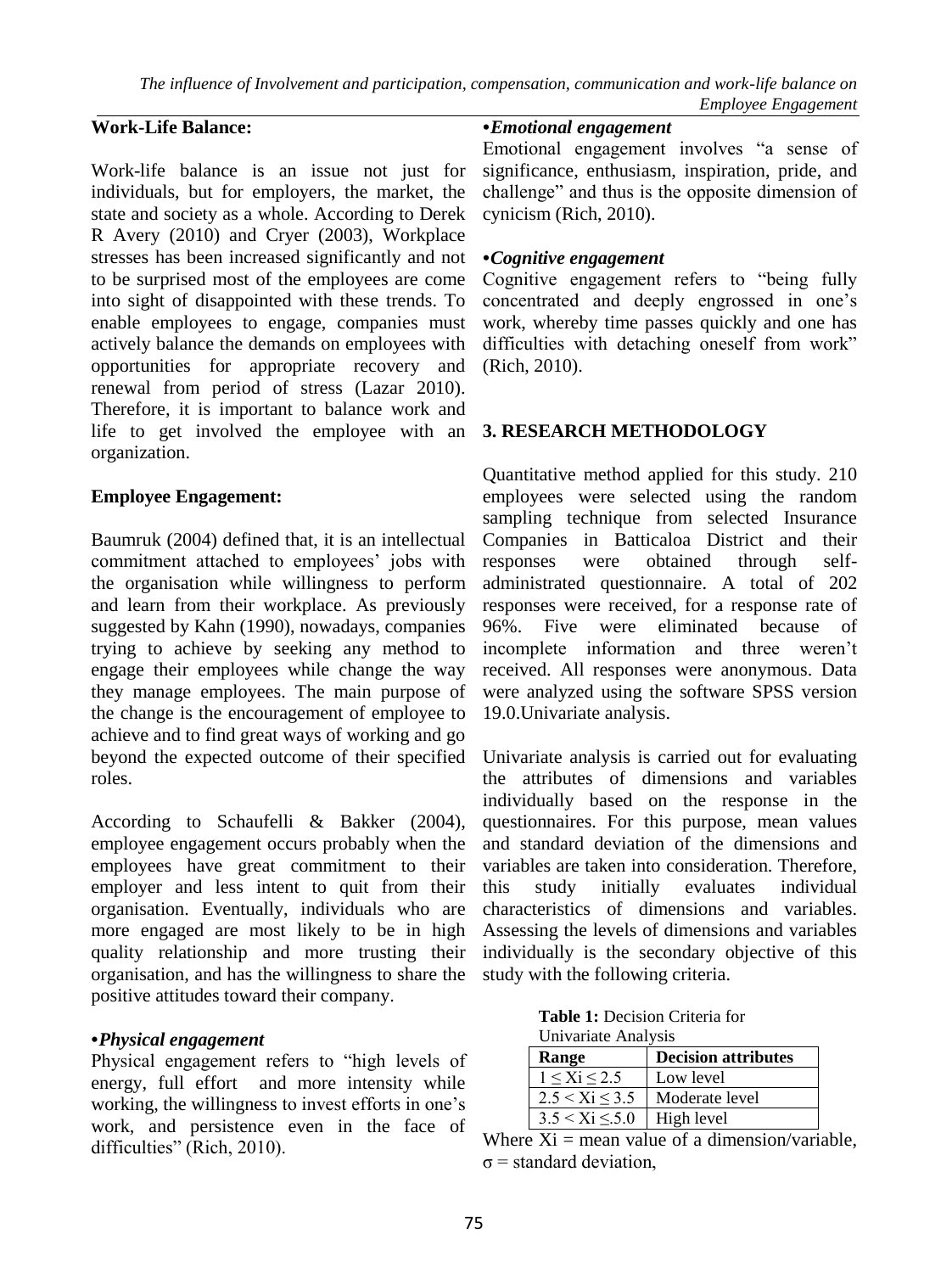$Z =$  value of the 95% confidence limit and  $\sigma x =$ standard error of the mean

#### **4. RESULTS & DISCUSSION**

The minimum acceptable level for the alpha value is 0.7 (Hair, 1998 and Peter, 1979). In this study, it illustrates the reliability of four variables. Cronbac's alpha has been use to examine the internal reliability. Based on table 2, the alpha values for all variables exceeded the minimum acceptable level, and most of them were over 0.7. This suggested that all the items have a high level of internal consistency in the instrument.

**Table 2 :** Reliability

|                               | Cronbach's<br>Alpha |
|-------------------------------|---------------------|
| Involvement and Participation | 0.84                |
| Compensation                  | 0.79                |
| Communication                 | 0.73                |
| Work – life Balance           | 0.74                |
| Employee Engagement           | 0.71                |

**Table 3:** Descriptive Statistics for Employee engagement

|                       | engagement<br>Physical | engagement<br>Emotional | engagement<br>Cognitive | engagement<br>Employee |
|-----------------------|------------------------|-------------------------|-------------------------|------------------------|
| Mean                  | 4.01                   | 3.66                    | 3.71                    | 3.75                   |
| Standard<br>deviation | 1.178                  | 0.956                   | 1.042                   | 0.826                  |

The mean value of employee engagement is 3.75. According to decision rule, the mean shows the high employee engagement in Insurance companies. The Standard Deviation of 0.826 shows that the individual responses, on average, 0.82 point away from the mean. The mean of each dimension is at high level which constructs the dependent variable to the high level. The result was consistent to empirical evidence in the literature (Demerouti, 2001), which reported that high-work demands and high control were associated with higher engagement.

|                       | <b>Dimensions</b>                   |              |               | Dependent<br>Variable   |                        |
|-----------------------|-------------------------------------|--------------|---------------|-------------------------|------------------------|
| Description           | and<br>Involvement<br>Participation | Compensation | Communication | life<br>Balance<br>Work | Engagement<br>Employee |
| Mean                  | 3.24                                | 3.38         | 3.25          | 2.43                    | 3.75                   |
| Standard<br>deviation | 0.602                               | 0.492        | 0.257         | 1.16                    | 0.826                  |
| Influenci<br>ng level | Moder<br>ate                        | Moder<br>ate | Moder<br>ate  | Low                     | High                   |

**Table 4.** Overall Measures of Dependent Variable EE and Its Dimensions

The results of descriptive analysis indicated that the employee engagement in Insurance companies, Batticaloa is high (mean value 3.75 with standard deviation 0.826). And in the case of influential variable, involvement and participation of employee engagement in Insurance companies is moderate level (mean value 3.24 with standard deviation 0.602); the compensation of the employee engagement is moderate level (mean value3.38 with standard deviation 0.492); communication of the employee engagement is also moderate level (mean value 3.25 with standard deviation 0.257), and the work life balance of employee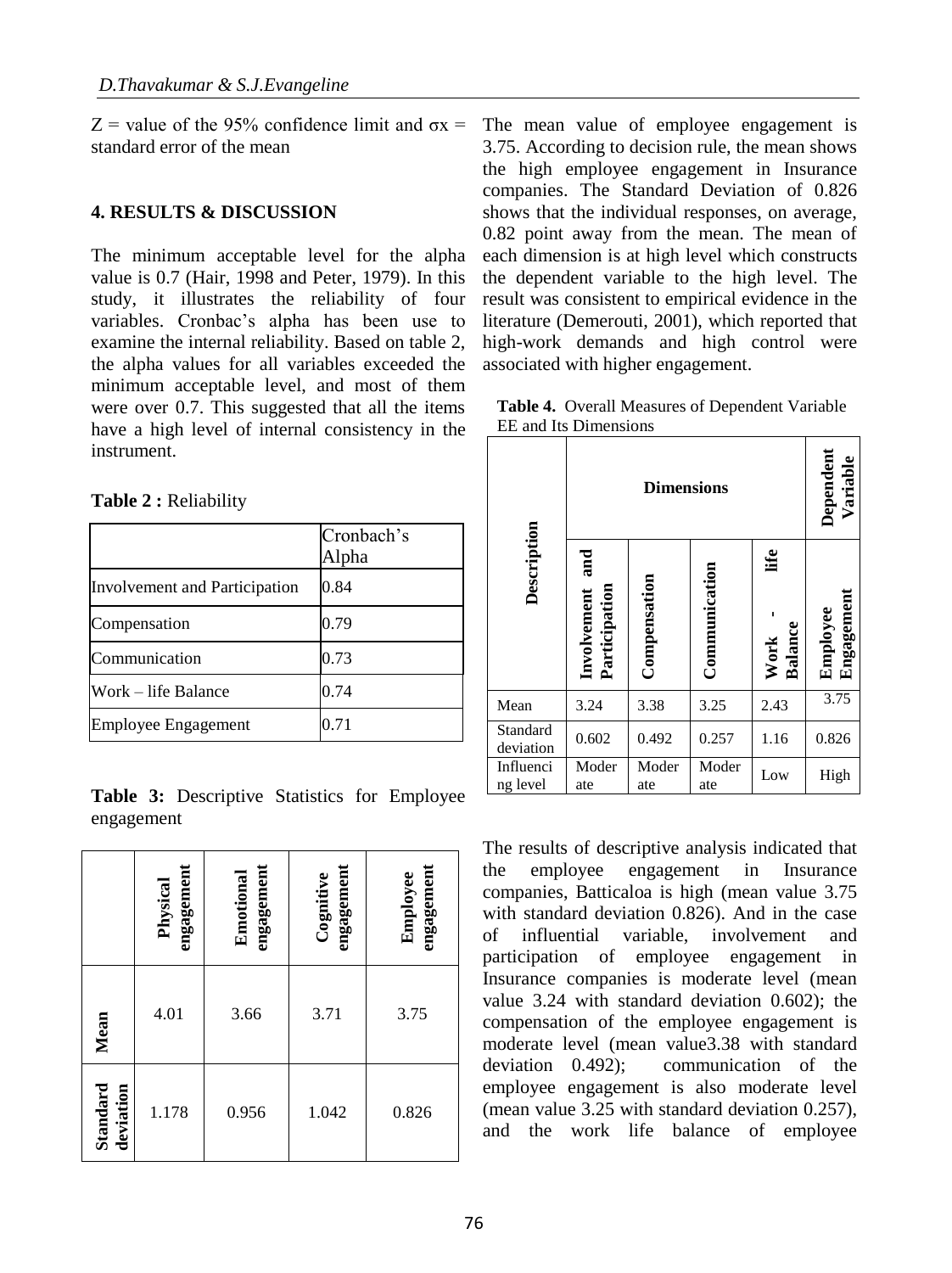engagement is low level (mean value 2.43 with standard deviation 1.16).

According to the findings, the employees' involvement and participation, compensation and communication influences on their engagement moderately and have significant impact in deciding the high level employee engagement in their work. On the other hand the work – life balance of an employee is insignificant and has low level influence in deciding work engagement.

| Involvement<br>and                                 |                   | Pearson<br>Correlation: r | $0.398**$ |
|----------------------------------------------------|-------------------|---------------------------|-----------|
|                                                    | Participation     | Sig. (2-tailed)           | $\Omega$  |
|                                                    | Compensation      | Pearson<br>Correlation: r | $0.444**$ |
|                                                    |                   | Sig. (2- tailed)          | $\Omega$  |
| Dimensions of Employee Engagement<br>Communication |                   | Pearson<br>Correlation: r | $0.370**$ |
|                                                    | $Sig. (2-tailed)$ | $\Omega$                  |           |
|                                                    | life<br>Work      | Pearson<br>Correlation: r | $0.320**$ |
| Balance                                            | Sig. (2-tailed)   | $\Omega$                  |           |
| Over View                                          |                   | Pearson<br>Correlation: r | $0.556**$ |
|                                                    |                   | $Sig. (2-tailed)$         | 0         |

#### $**$  = significant at the 0.01 level (Source: Survey Data)

The results of correlation analysis showed that the employee involvement and participation is positively correlated with employee engagement (Pearson Correlation 0.398), the level of compensation of the employee engagement is positively correlated (Pearson Correlation 0.444), the degree communication is positively correlated (Pearson Correlation 0.370) and work life balance also positively correlated (Pearson Correlation 0.320).

All together, the study found that the variables used in this study are positively correlated with

its dependent variable and thus, showed a significant on employee engagement.

| <b>Variable</b>               | <b>Beta</b> |
|-------------------------------|-------------|
| Involvement and Participation | 0.387       |
| Compensation                  | 0.430       |
| Communication                 | 0.412       |
| Work life Balance             | 0.030       |

**Table 6.** Summarized Regression of Variables on Employee Engagement

Supportive to the R2 of Variables, the variance in employee engagement is being explained by involvement and participation; compensation; communication and work life balance by 38%, 43%, 41%, and 03% respectively.

The above finding shows the variable work - life balance is insignificant to explain the employee engagement while others explain the dependent variable significantly.

| <b>Table 7.</b> Model Summary of Influencing factors of |  |
|---------------------------------------------------------|--|
| Employee Engagement                                     |  |

| Model                                                                                                         | Adjusted $\mathbb{R}^2$ | <b>Change</b><br><b>Statistics</b> |  |
|---------------------------------------------------------------------------------------------------------------|-------------------------|------------------------------------|--|
|                                                                                                               |                         | <b>Sig. F Change</b>               |  |
|                                                                                                               | .481                    | 0.000                              |  |
| a. Predictors: (Constant), involvement and participation,<br>compensation, Communication, Work - life Balance |                         |                                    |  |

Based on the output of the Table 3, the value of adjusted R Square is 0.481. This value is adjusted based on the number of independent variables in the model. Hence, 48% of Employee Engagement has been influenced by the factors discussed in the research.

#### **5. CONCLUSION**

This study provides valuable implications for Insurance companies that have growing interest in maintaining and developing engagement of employees for attracting and retaining quality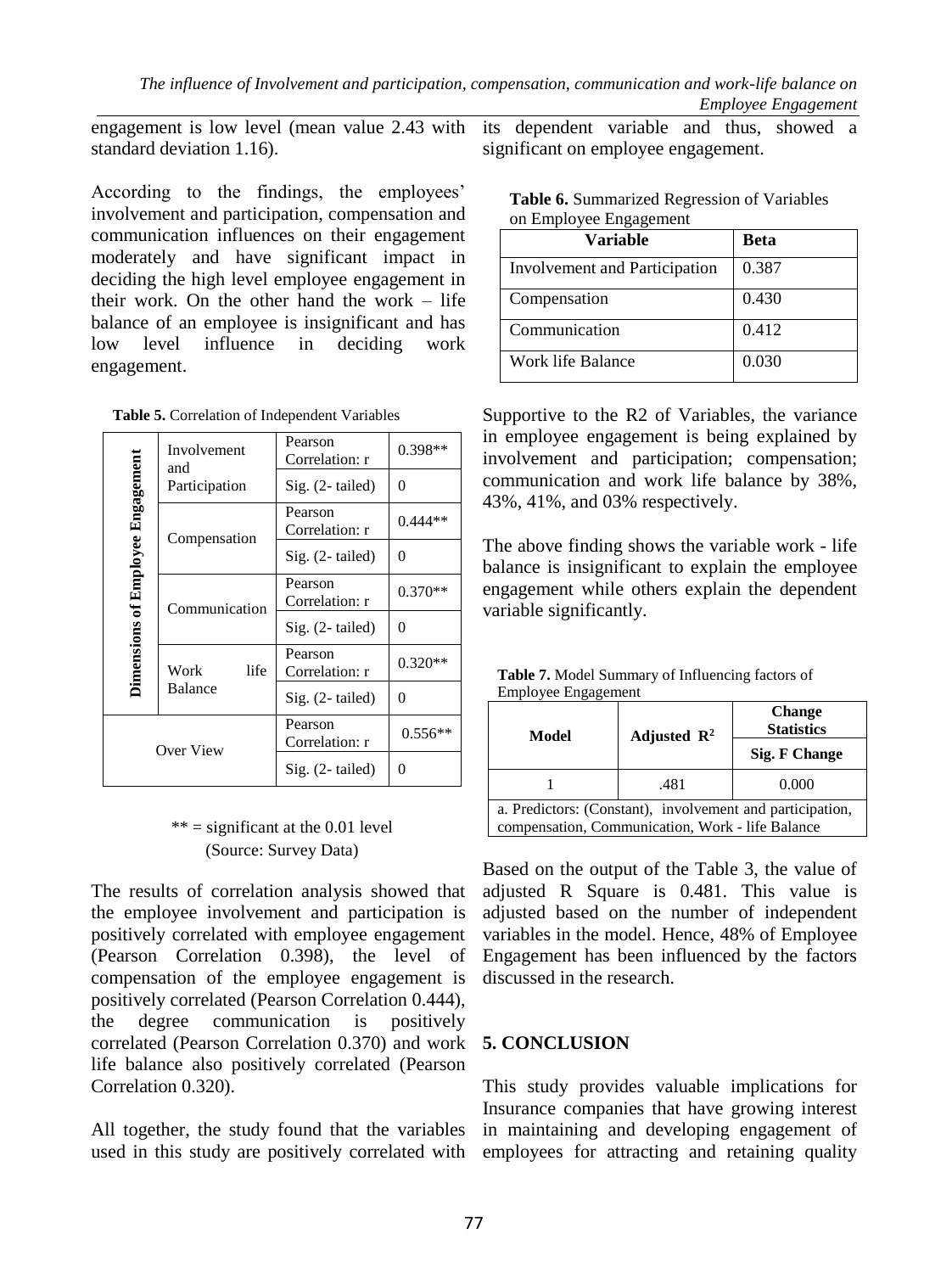human resources. The study revealed significant differences in overall employee engagement and its factors i.e. involvement and participation; compensation; communication and work life balance. It is concluded that the employee involvement and participation; compensation and communication were found to be the more significance individual related factors which can be considered or manipulated for increase the level of employee engagement. The study also proves that employee engagement in the workplace is fundamental to improving and maintaining organizational effectiveness and can be achieved through these factors. In conclusion, it is observed that the influential factors discussed here have influence on the employee engagement. This shows that employers need to develop a proper and well-structured policies that motivate employees in attaining high work engagement level among the employees.

Researcher has suggested some areas for future research first, this research has designed cross sectional basis, and it means that data were collected from respondents at single point of time. Therefore there is a bias about causal relationship between variables. Thus future research will be recommended to use longitudinal designs in order to avoid causal relationship biases in future.

Second, this research has mainly used self-report questionnaires to collect the data. So that responses may be affected by social desirability response bias. So it is recommended for the future research in this area which will be used multiple sources such as quantitative or qualitative data like archival data from organizational records.

Furthermore, this study concerns the generalizability of the findings. The data were collected form only permanent employees of marketing and distribution level employees in insurance companies thus, the findings of this study may not generalize to insurance sector in other contexts or other cultures; research in other settings or geographical areas might yield

different results. So it recommended using the present findings across different context (replication study).

In addition this research has adopted (Rich, 2010) based on Khan Conceptualization, it includes three dimensions to operationalized employee engagement such as physical, emotional and cognitive engagement. Current literature and cotemporary researchers look the different views of employee engagement (Shuck, 2010). It is recommended for future research to be used different operationalization on employee engagement to find out the influence of factors on employee engagement.

This study gives several implications to the managers. This study found that involvement and participation, communication and compensations have highly influenced on employee engagement in workplace. Thus, the results of this study support the need for HR managers to develop and implement new engagement strategies to improve the engagement of employees.

#### **6. REFERENCES**

ABBASI SM & HOLLMAN KW. Turnover: The real bottom line. Public Personnel Management, 2000; 2(3), 333-342.

ABURDENE, P. The rise of conscious capitalism. Charlottesville: Advantage: Competency- based Perspective. Academy of Management Review, 2005; 19: 213-246

ACKER, JOAN. "The gender regime of Swedish banks". Scandinavian Journal of Management, special issue – classics and bridges to the future. 2006 ; 22 (3)

AGGARWAL U, DATTA S, BHARGAVA S. The relationship between human resource Practices, psychological contract and employee engagement: Implications for managing talent.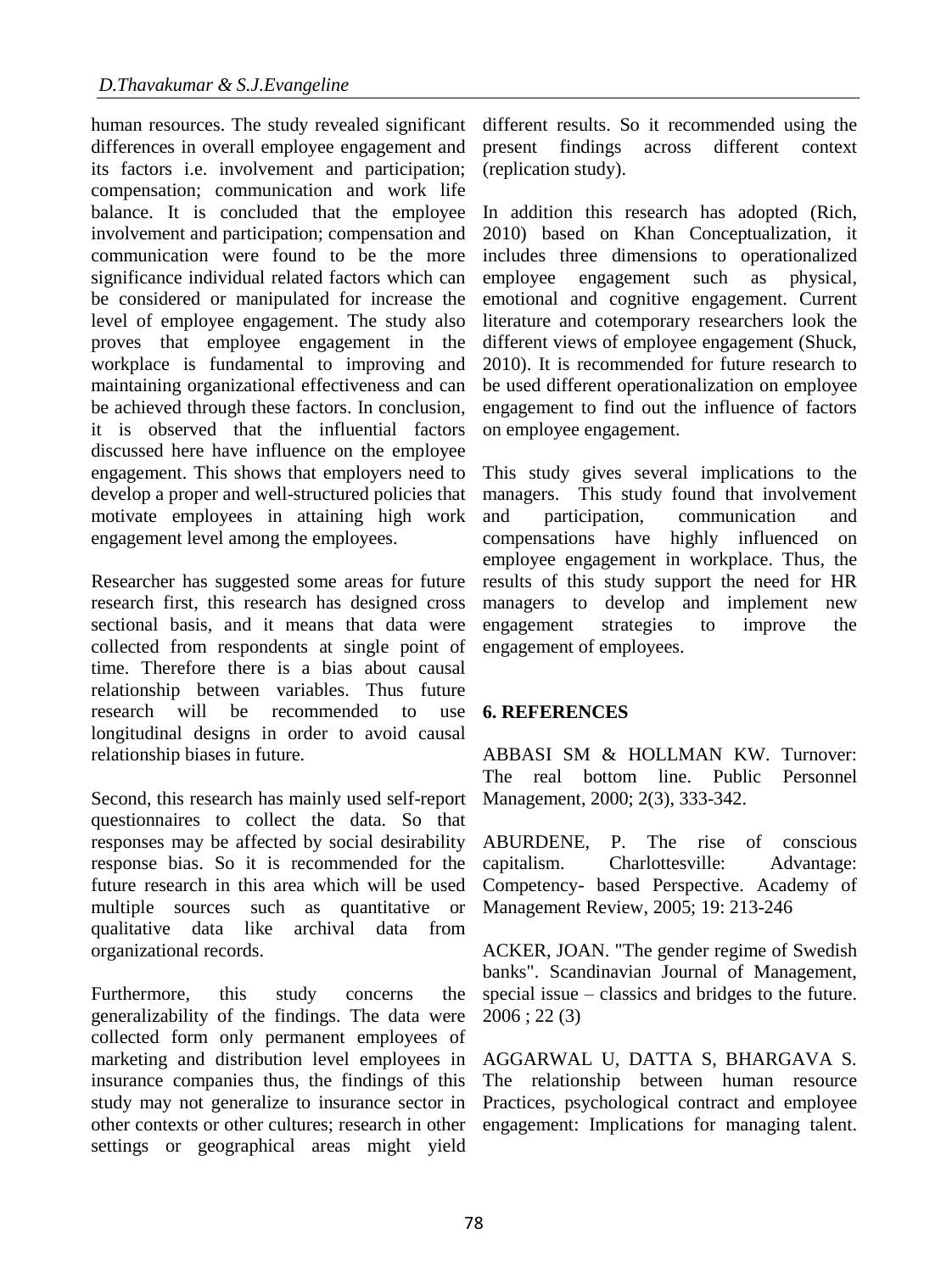*The influence of Involvement and participation, compensation, communication and work-life balance on Employee Engagement*

IIMB Management Review 15(2), 2007; 313- 325.

AGUILAR A, SALANOVA M. Leadership Style and Its Relationship with Subordinate Well-Being (manuscript submitted for publication), 2005.

AL-KHAYYAT RM, MAHMOUD AE. A DAFT RL, MARCIC D. Understanding macro model of training and development: management. Australia: South-Western Cengage Validation. Journal of European Industrial Learning. 2011. Training, 1997; 21(3): 87-101.

ANEET K. Antecedents and Consequences of Organizational Commitment. Military Psychology, 2003; 15(3): 225-236.

BAKKER AB, HAKANEN JJ, DEMEROUTI E, XANTHOPOULOU D. Job resources boost work engagement, particularly when job demands are high. Journal of Educational Psychology, 2007; 99: 274-284.

BALTES BB. Psychological climate in the worksetting., International encyclopedia of the social and behavioral sciences, 2001; 12355-12359.

BAUMRUK R. The missing link: The role of employee engagement in business success. Workspan, 2004; 47: 48-52.

BAUMRUK,R. 'The missing link: the role of employee engagement in business success', Workspan, 2004; Vol 47, pp 48-52.

BHATNAGAR J. "Talent Management Strategy of Employee Engagement In Indian ITES Employees: Key To Retention". Employee Relations, 2007; 6: 640-663.

BURKE B. Supervisors are the key to high employee engagement and customer CENTRAL BANK OF SRI LANKA. Economic independence of independent Sri Lanka ; 2011.

CHANG PL, CHEN WL. The effect of human resource management practices on firm performance: Empirical evidence from high-tech turnover, and productivity: Evidence from New

firms in Taiwan. International Journal of Management, 2002; 19(4): 622-631.

CHEN I, PAURAJ A, LADO A. A.Strategic purchasing, supply management and firm performance. Journal of Operations Management, 2004; 22: 505-523.

DOHERTY R. Making employee engagement an end-to-end practice. Strategic HR Review, 2010; 9(3): 32-37.

DOWLING PJ, WELCH DE. International Human Resource Management: Managing People in a Multinational Context. 4th edition. Mason, Ohio: South-Western; 2004.

DR AVERY. Racial differences in employee retention: Are diversity climate perceptions the key? Personnel psychology 2010; 60 (1): 35-62.

FERGUSON A. 'Employee engagement: Does it exist, and if so, how does it relate to performance, other constructs and individual differences. 2007.

FREENEY Y, FELLENZ MR. Work engagement, job design and the role of the social context at work: Exploring antecedents from a relational perspective. Human Relations, 2013; 66(11), 1427-1445.

GLEN. "Key skills retention and motivation: the war for talent still rages and retention is the high ground", Industrial and Commercial Training, 2006; Vol. 38 Iss: 1, pp.37 – 45

GUEST DE. Human Resource Management: When Research Confronts Theory. International journal of Human Resource Management, (2004); 12(7): 1092-1106.

GUTHRIE JP, High-involvement work practices,